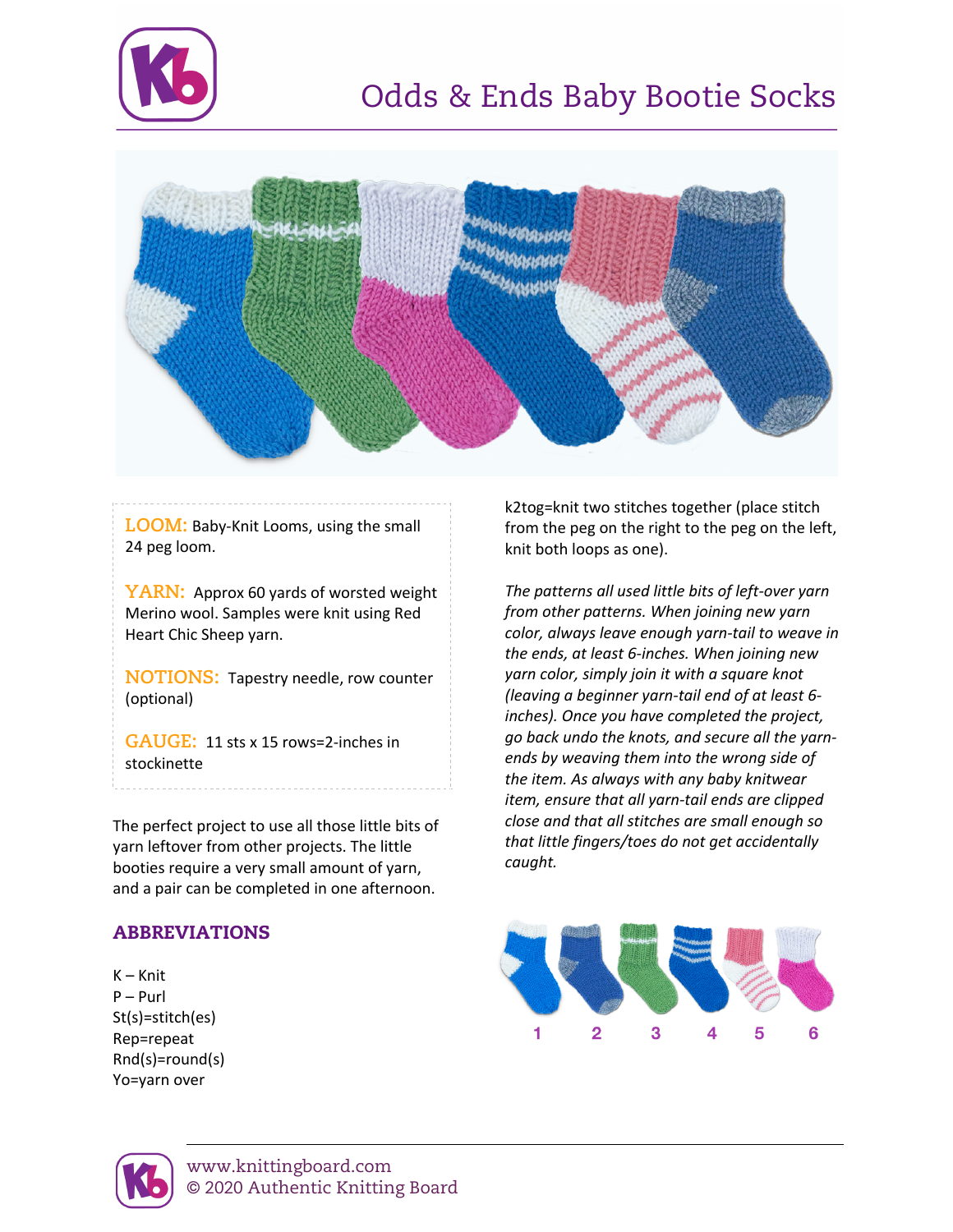

# INSTRUCTIONS – SOCK 1

MC=Main color (Suite)

CC=Contrasting color (Lace)

Using CC, cast on 24 sts, join to work in the rnd.

**Rnd 1-5:** \*k2, p2; rep from \* to end of rnd. Do no Cut CC leaving a 6-inch yarn tail, join MC.

**Rnds 6-15:** k to end of rnd. Join CC, do not cut MC. Continue with CC for Heel.

Heel—follow instructions for heel (located at end of pattern).

Cut CC leaving a 6-inch yarn tail, continue with MC.

**Next 24 rnds:** k to end of rnd.

Bind off with gather bind off method.

Weave in all ends. Block lightly.

#### INSTRUCTIONS – SOCK 2

MC=Main color (VIP)

CC=Contrasting color (Platinum)

Using CC, cast on 24 sts, join to work in the rnd.

**Rnd 1-5:** \*k2, p2; rep from \* to end of rnd. Cut CC, join MC.

**Rnds 6-15:** k to end of rnd. Join CC, do not cut MC. Continue with CC for Heel.

Heel—follow instructions for heel (located at end of pattern).

Cut CC leaving a 6-inch yarn tail, continue with MC.

**Next 20 rnds:** k to end of rnd. Cut MC leaving a 6-inch yarn tail, join CC.

**Next 4 rnds:** k to end of rnd.

Bind off with gather bind off method.

Weave in all ends. Block lightly.

# INSTRUCTIONS – SOCK 3

MC=Main color (Polo)

CC=Contrasting color (Lace)

Using MC, cast on 24 sts, join to work in the rnd.

**Rnd 1-6:** \*k2, p2; rep from \* to end of rnd. Join CC, do not cut MC.

**Rnds 7 and 8:** with CC, \*k2, p2 rep from \* to end of rnd. Cut CC leaving a 6-inch yarn tail.

**Next 10 rnds:** with MC, \*k2, p2; rep from \* to end of rnd.

Heel—follow instructions for heel (located at end of pattern).

**Next 24 rnds:** k to end of rnd.

Bind off with gather bind off method.

Weave in all ends. Block lightly.

#### INSTRUCTIONS – SOCK 4

MC=Main color (Suite)

CC=Contrasting color (Lace)

Using MC, cast on 24 sts, join to work in the rnd.

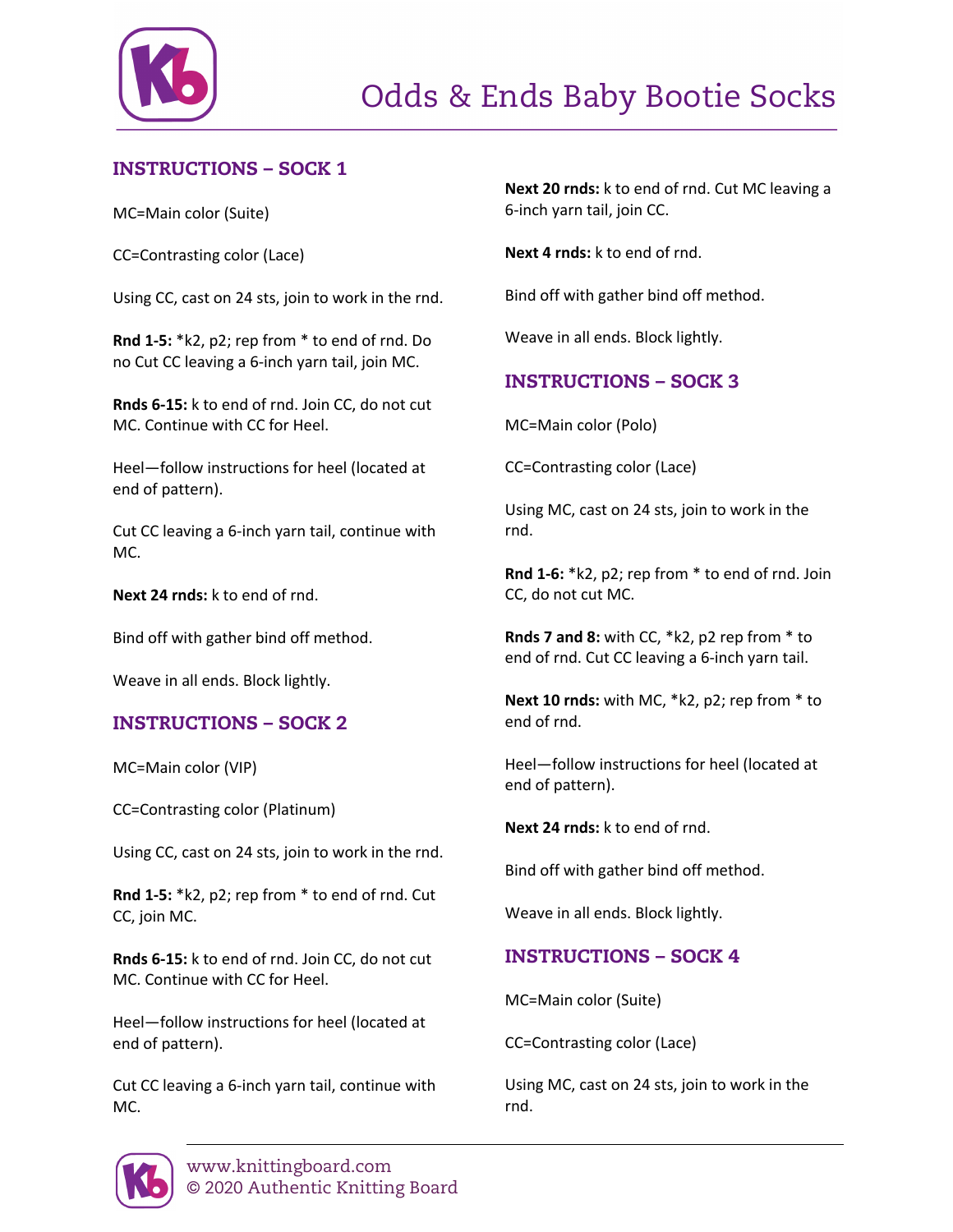

# Odds & Ends Baby Bootie Socks

**Rnd 1-5:** \*k2, p2; rep from \* to end of rnd. Join CC, do not cut MC.

**Rnds 6 and 7:** using CC, k to end of rnd.

**Rnds 8 and 9:** using MC, k to end of rnd.

**Rnds 10 and 11:** using CC, k to end of rnd.

**Rnds 12 and 13:** using MC, k to end of rnd.

**Rnds 14 and 15:** using CC, k to end of rnd. Cut CC leaving a 6-inch tail, continue in MC for Heel.

Heel—follow instructions for heel (located at end of pattern).

**Next 24 rnds:** k to end of rnd.

Bind off with gather bind off method.

Weave in all ends. Block lightly.

#### INSTRUCTIONS – SOCK 5

MC=Main color (Mai Tai)

CC=Contrasting color (Lace)

Using MC, cast on 24 sts, join to work in the rnd.

**Rnd 1-15:** \*k2, p2; rep from \* to end of rnd. Join CC, do not cut MC, continue in CC for Heel.

Heel—follow instructions for heel (located at end of pattern).

**Next 3 rnds:** with CC, k to end of rnd.

**Next 1 rnd:** with MC, k to end of rnd.

**Repeat last 4 rnds:** 4 more times. Cut MC leaving a 6-inch tail.

**Next 4 rnds:** k to end of rnd.

Bind off with gather bind off method.

Weave in all ends. Block lightly.

## INSTRUCTIONS – SOCK 6

MC=Main color (Fairy Tale)

CC=Contrasting color (Linen)

Using MC, cast on 24 sts, join to work in the rnd.

**Rnd 1-15:** \*k to end of rnd.

**Rnd 16:** \*yo, k2tog; rep from \* to end of rnd.

**Next 15 rnds:** \*k to end of rnd.

Place cast on row back on the pegs. Each peg has 2 loops on it.

**Next rnd:** k to end of rnd (treating both loops on each peg as one loop).

Cut MC, leaving a 6-inch yarn tail, join CC.

**Next 3 rnds:** with CC, k to end of rnd.

Heel—follow instructions for heel (located at end of pattern).

**Next 24 rnds:** k to end of rnd.

Bind off with gather bind off method.

Weave in all ends. Block lightly.

#### **German Short-Row Instructions** (24-peg loom-heel over 12 pegs)

How-to short row: knit the peg, bring the working yarn from the back to the front of the peg, gently tug on the yarn and bring it to the adjacent peg to knit.